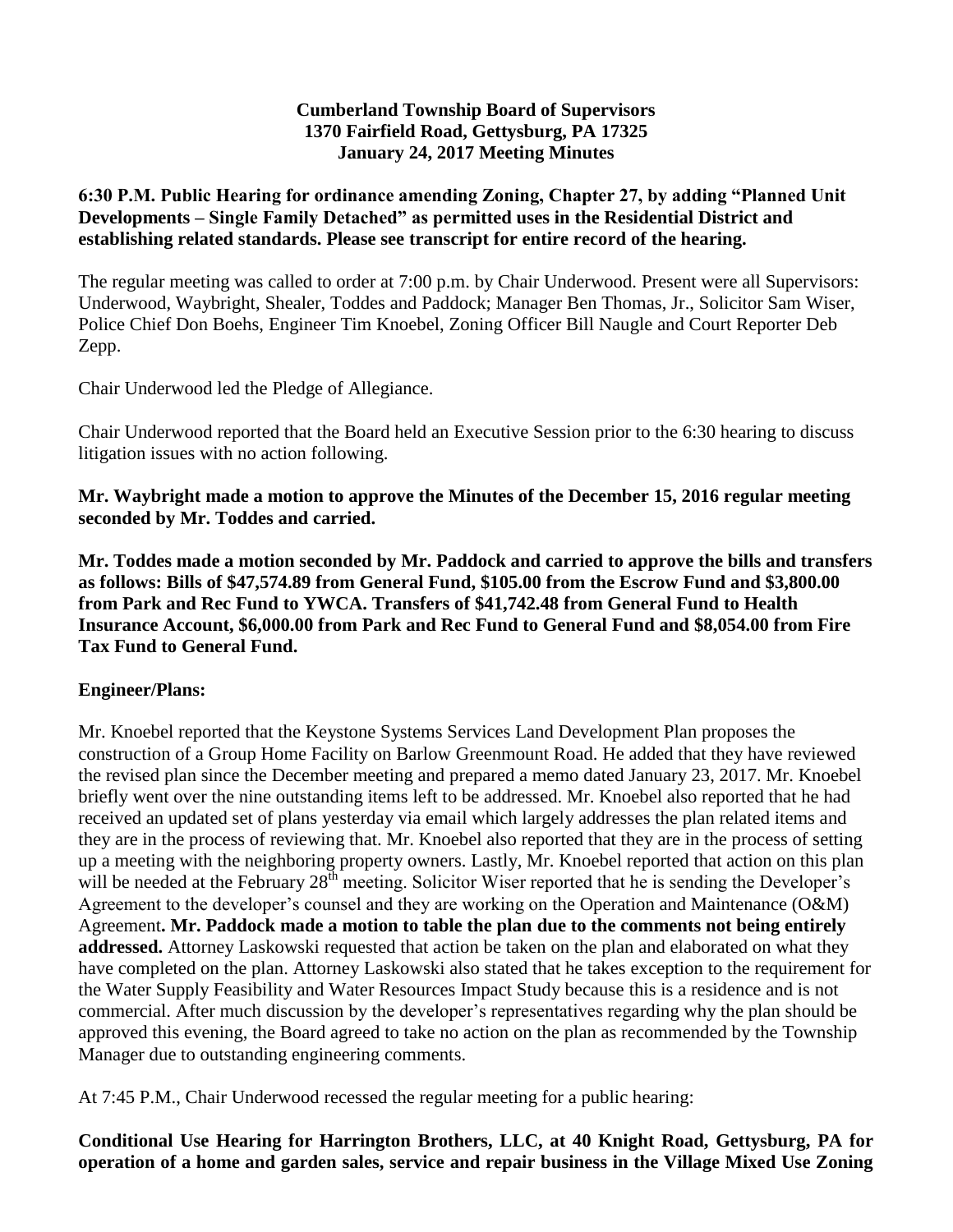# **District. Please see the transcript for the entire record of the hearing.**

The hearing was closed and the meeting was reconvened at 8:00 P.M.

### **Engineer/Plans continued:**

Mr. Knoebel reported that the next item is a Final Subdivision Plan for the Desimon Estate and there are some things that are still being worked on so action would not be required this evening.

Mr. Knoebel reported that the Township received a request for time extension for the review of the Gettys Point Final Land Development Plan from the developer's agent, Robert Sharrah, PLS. The request is to extend the review time until July 31, 2017. **Mr. Waybright made a motion to approve the request for extension for review of the Gettys Point Land Development Plan until July 31, 2017 seconded by Mr. Toddes and carried.**

Mr. Knoebel also reported that all the information for the MS-4 stormwater waiver request has been sent to Pa Department of Environmental Protection (Pa DEP) for their review.

# **Public comment:**

Mr. Zach Gulden, 25 Apple Ave., stated that for the sake of transparency and because the residents do not understand why a tax increase was proposed in November and then taken away in December, recommended that the Township's committee meetings be open to the public, minutes of the meeting be taken and placed on the website, and that Township residents be appointed to serve on the committees. He also asked that the Township's monthly financial statement be placed on the Township's website.

Mr. Al Ferranto, 501 Knight Road, asked that the Board to vote on the Supervisors' healthcare coverage at a public meeting like was done last year in February. Mr. Ferranto also echoed Mr. Gulden's comments and expressed his displeasure with Mr. Thomas serving as both the Manager for the Township and Cumberland Township Authority during the same working hours. Mr. Ferranto also stated that he does not feel that the Township needs another full-time employee, that it should start with a part-time employee and see how it goes.

Ms. Terry Matlock, 111 Bittern Drive, asked why the Township is not seeking local counsel for the bids on the preparation of the franchise agreement with Comcast. Solicitor Wiser explained that the Pittsburgh based Cohen Law Group, markets heavily in the telecommunications industry. Ms. Matlock also asked if the Township's current law firm placing a bid wouldn't give the appearance of a conflict of interest. Solicitor Wiser stated that he does not advise the Board on whose proposal to accept and represents numerous other Townships that are members of the consortium who are all free to make their own decisions. Mr. Thomas stated that the Board did approve the firm of Salzmann and Hughes to prepare the Comcast Cable TV Franchise Agreement at the January, 2017 Reorganization meeting.

Mr. Speros Marinos, 912 Baltimore Pike, stated that he has heard in the community that they do not see the Township Police, but he did see them during an incident and they are doing their job. Mr. Marinos also commented on the proposed casino in Freedom Township and feels that our Police will get called there and asked if it would be possible to get a contract before the casino is built. Mr. Marinos also asked for the Comprehensive Plan to be hurried along and for the zoning to quickly follow.

Mr. Doug Gross, 930 Barlow Greenmount Road, stated that he and his wife have submitted questions and concerns regarding the Keystone project and sincerely hope that their concerns will be addressed before action is taken by the Board. Mr. Gross also stated that he has reviewed the latest information and is finding many discrepancies in the information provided by Mr. Engel.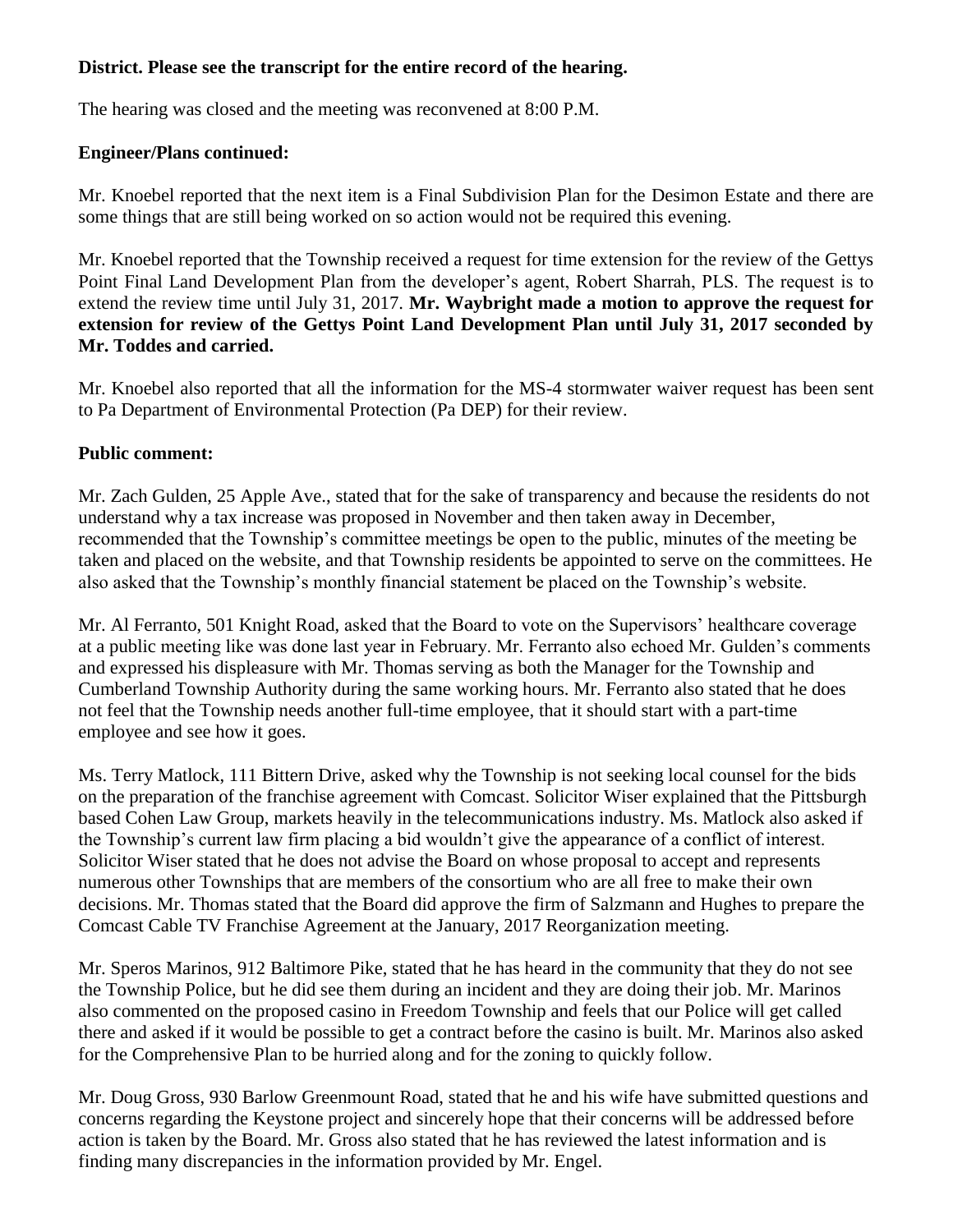# **Police Report:**

Police Chief Don Boehs presented a written and oral report of police activities for the month of December, 2016 including: 443 complaints - Psych/suicide-2, Disturbances-10, Assault/Harassment-3, Domestics-10, Criminal Mischief-1, Suspicious Activity-11, Thefts-2, Alarms-9, Medical Emergency-14, 911 Hang Up-4, Sexual assault-4, Burglary-1, Fraud-1, Wanted Person-2, Reported Drug Activity-2, Welfare checks-3, Shots Fired -4, Follow-up Investigation - 71; 199 traffic stops, 87 combined arrests, 13 traffic accidents, 13 targeted enforcements and 14,673 patrol miles. He added that they assisted other agencies seven times, they were assisted twice and the assists to Pa. State Police were in Straban and Carroll County, MD. Police Chief Boehs reported that they have had over 800 Oak Lawn Cemetery complaints and 82 walk-in complaints.

# **Active Business:**

Mr. Thomas explained that the Lincoln Development – Self Storage Facility Plan was previously approved, however, the 90 days for the plan to be recoded has expired and they are requesting a re-stamp of the plan. **Mr. Shealer made a motion that the Lincoln Development – Self Storage Facility Plan be resigned seconded by Mr. Waybright and carried.**

Mr. Thomas also reported that in accordance with state law, every four years the Township can change the elected tax collector's commission. Mr. Thomas added that the current rate for the elected tax collector is 2% for monies collected at discount and 3% for monies collected at par and penalty. **Mr. Waybright made a motion, seconded by Mr. Paddock and carried to remain at the same rate that is currently being paid to the tax collector.**

Mr. Thomas reported that the Township has received a letter from Robert McQuaide, solicitor for the Gettysburg Area School District, in reference to the School Resource Officer Agreement requesting an extension of the term of the agreement until June 30, 2018. The School District is also requesting an hourly rate for the calendar year of 2018. Chair Underwood referred this to the Public Safety Committee for review, recommendation and noted that information is needed from the Police Department.

Mr. Thomas reported that the Township received a request from Barlow Volunteer Fire Co., Inc. for a \$5,000.00 contribution towards the purchase of a Utility Terrain Vehicle, primarily used for medical emergencies in hard to reach areas. The total estimated cost of the vehicle is \$48,000.00. Mr. Thomas added that they are requesting contributions from other entities including the National Park Service and the money would come out of the "restricted" Fire Tax Fund. **Mr. Toddes made a motion to donate the \$5,000.00 to Barlow, as requested, seconded by Mr. Paddock and carried.**

Lastly, Mr. Thomas reported that the Township just received a letter from the Insurance Services Office, Inc. (ISO) and they had recently met with Mr. Naugle to do a Building Code Effectiveness Grading Schedule (BCEGS) survey and the Township's codes went from a Class 3 and 4 to a Class 9 as is the case nearly statewide. Mr. Thomas explained the reason for this is because Pennsylvania's codes (ICC and BOCA) are antiquated and aged. He added that all jurisdictions have one year to get this changed, but it is up to our state legislators to make the changes. Mr. Thomas added that this could affect homeowners and businesses but not all insurance companies go by this as how they rate homeowners, etc. Mr. Naugle added that they are trying to force the installation of sprinklers in all residential buildings and this is included in the new codes that Pennsylvania has not adopted. Mr. Naugle reported that Pennsylvania still operates under the 2009 codes.

**Solicitor:** Solicitor Wiser stated that he has three items, the first being action on the ordinance from the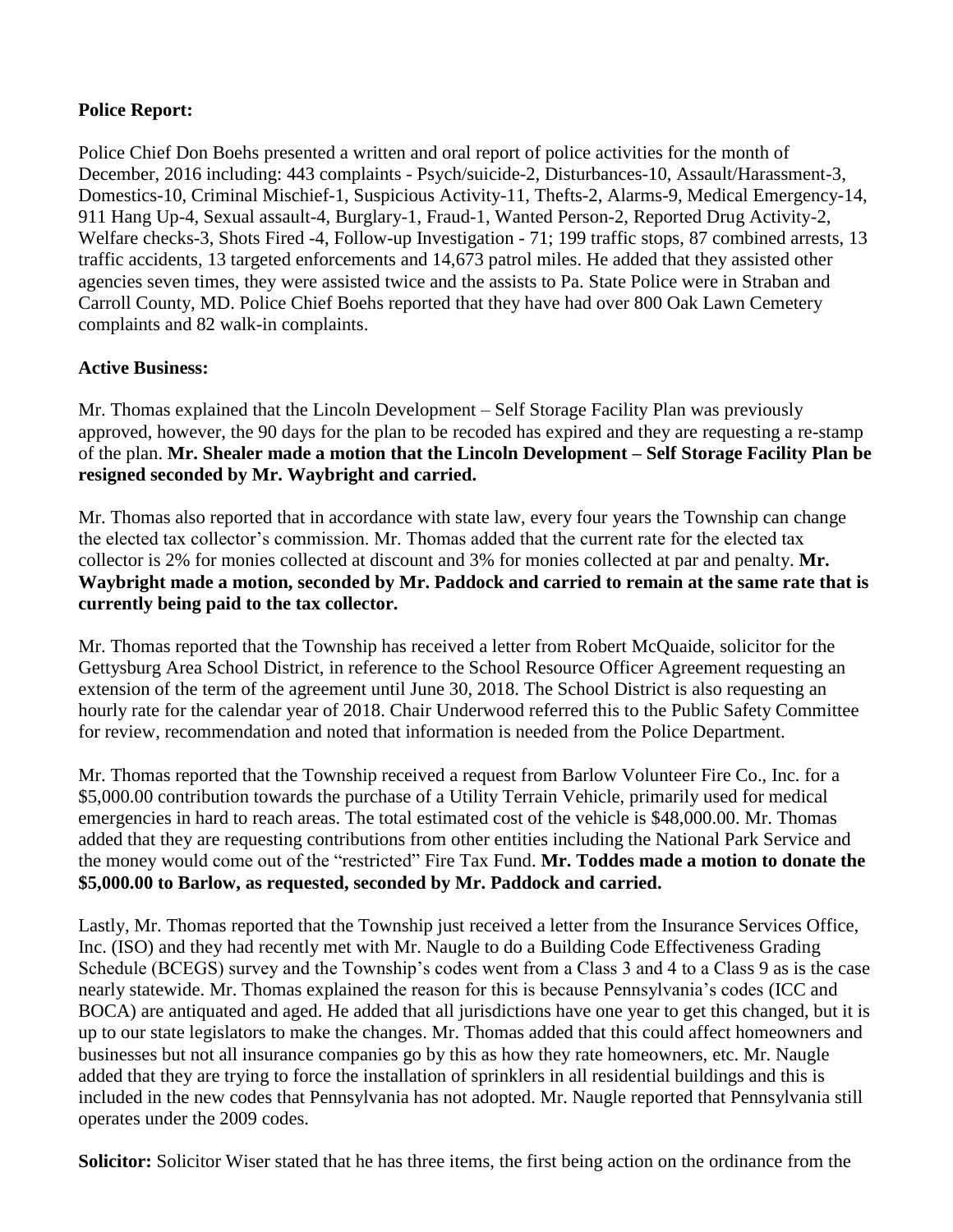first public hearing held at 6:30 p.m. amending zoning Chapter 27 by adding "Planned Unit Developments – Single Family Detached" as permitted uses in the Residential District. He added that if action is delayed tonight, the ordinance would have to be re-advertised before the Board could act. **Mr. Toddes made a motion to adopt the Ordinance amending Chapter 27 of the Zoning Ordinance by adding "Planned Unit Developments – Single Family Detached" with the modifications that were made, seconded by Mr. Shealer and carried.**

Solicitor Wiser also reported that the second item is the second hearing that was held tonight regarding a Conditional Use application for Harrington Brothers, LLC to locate a home and garden; sales, service and repair business in the Village Mixed Use Zoning District at 40 Knight Road. **Mr. Waybright made a motion to grant the Conditional Use approval for the property on Knight Road for Harrington Brothers, LLC and impose the condition of the hours of operation seconded by Mr. Toddes and carried.** Solicitor Wiser stated that he will prepare the written decision and have it for the Chair's signature at the next meeting incorporating the condition of the hours of operation that was agreed to during the hearing.

Solicitor Wiser stated that approximately three years ago, the Township received a letter from the Attorney General's (AG) Office alleging violations of the Agriculture, Communities and Rural Environmental Act (ACRE) as a result of the Township removing the "Concentrated Animal Operations" as a conditional use in the Agricultural/Residential (A/R) zoning district. Solicitor Wiser added that the Attorney General's Office did find the Township in violation and offered some thoughts on the violation and how the Township should remedy the violation. Solicitor Wiser stated that he told the AG's Office that the Township was updating their Comprehensive Plan and, in short, intended to do away with the A/R zone and that response seemed to satisfy them but, the update has taken quite a bit of time and they would like to close their file on this issue and they sent another letter that was quite extensive in outlining all of the deficiencies as it relates to agriculture, beyond the initial change. Solicitor Wiser stated that if the Board does not address these issues there is potential legal action from the AG's Office to force the Township to address the issues. Solicitor Wiser stated that he has prepared an amendment that he believes will address the concerns of the AG's Office. Solicitor Wiser recommended, in an effort to avoid a long and costly legal battle with the Commonwealth, the Township address the ordinance as required by the AG's Office and forward the proposed amendment that he has prepared to them for their review. Solicitor Wiser also recommended that the adoption of the Comprehensive Plan be expedited to help guide the Township in a solution. Solicitor Wiser briefly explained the deficiencies including definitions, setback requirements for animal housing and manure facilities and placing "Concentrated Animal Operations" back into the A/R zone as a conditional use. Solicitor Wiser added that he has referenced the state requirements that the Township is required to follow. After the amendment is reviewed by the AG's Office it will follow the normal zoning course of reviews and public hearing. The Comprehensive Plan was discussed and Solicitor Wiser stated that he does feel that our plan can stand on its own if necessary to move it forward. **Mr. Waybright made a motion to authorize Solicitor Wiser to forward the proposed amendment to the Attorney General's Office for their review seconded by Mr. Toddes and carried.**

### **Committee Reports and comments from Board Members:**

**Public Safety –** Chair Underwood reiterated that they will be addressing the Gettysburg Area School District's request regarding the School Resource Officer.

**Highwa**y – Will be meeting next week.

**Parks and Recreation** – Mr. Toddes reported that they are looking at a couple of projects to get started; Youth Center and parking lot near the ball fields. They also met with Straban Township's Rec Dept. and offered to do a project together like "Movie Night."

**COG** – Meets Thursday morning.

**Finance, Building and Grounds, Personnel, Planning and Zoning, CTA, Economic Development**